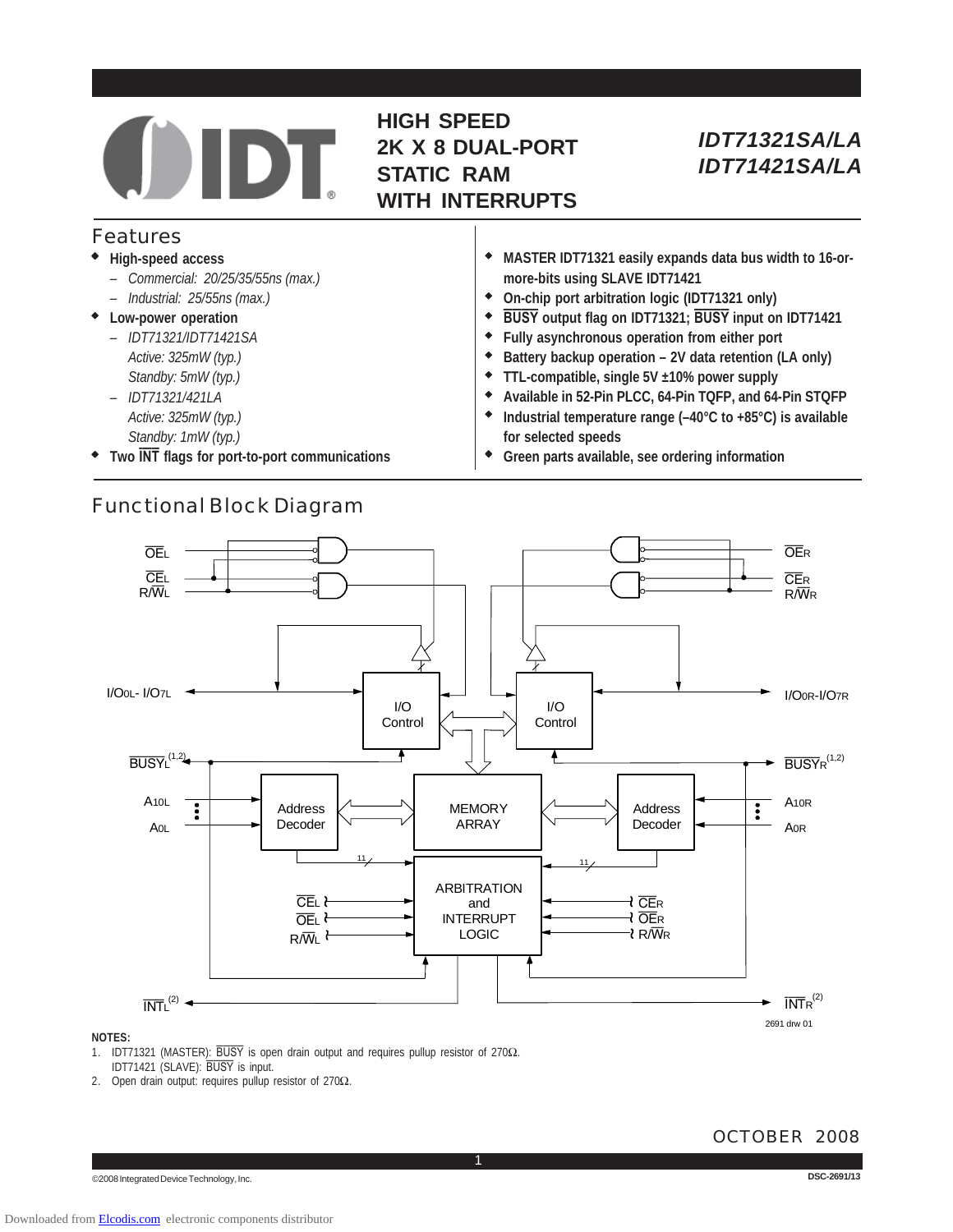### **Description**

The IDT71321/IDT71421 are high-speed 2K x 8 Dual-Port Static RAMs with internal interrupt logic for interprocessor communications. The IDT71321 is designed to be used as a stand-alone 8-bit Dual-Port Static RAM or as a "MASTER" Dual-Port Static RAM together with the IDT71421 "SLAVE" Dual-Port in 16-bit-or-more word width systems. Using the IDT MASTER/SLAVE Dual-Port Static RAM approach in 16-or-more-bit memory system applications results in full speed, error-free operation without the need for additional discrete logic.

Both devices provide two independent ports with separate control,

address, and I/O pins that permit independent, asynchronous access for reads or writes to any location in memory. An automatic power down feature, controlled by CE, permits the on chip circuitry of each port to enter a very low standby power mode.

Fabricated using IDT's CMOS high-performance technology, these devices typically operate on only 325mW of power. Low-power (LA) versions offer battery backup data retention capability, with each Dual-Port typically consuming 200µW from a 2V battery.

The IDT71321/IDT71421 devices are packaged in 52-pin PLCCs, 64-pin TQFPs, and 64-pin STQFPs.

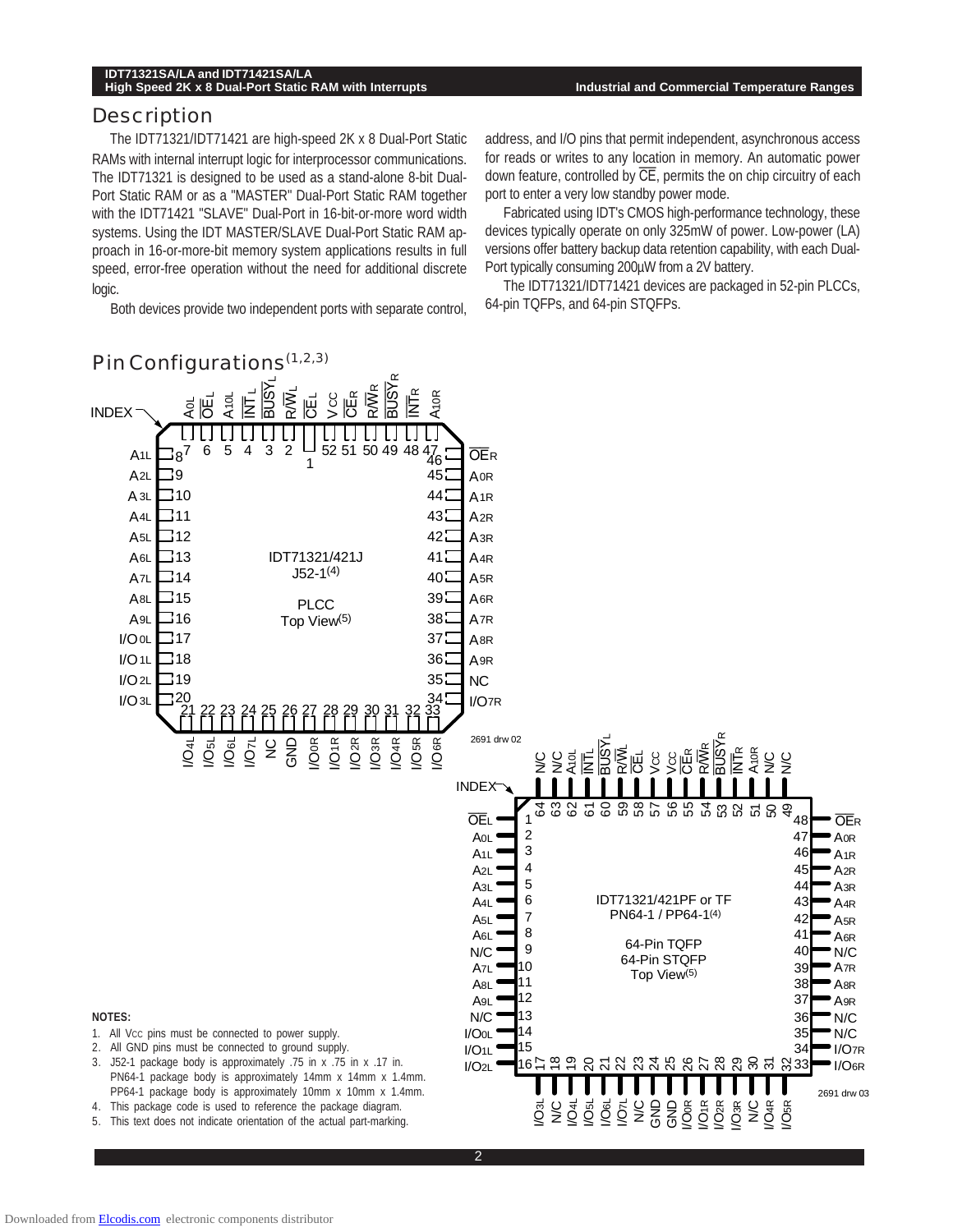2691 tbl 02

2691 tbl 03

### Capacitance<sup>(1)</sup>

 $(TA = +25°C, f = 1.0MHz) TOFP Only$ 

| Symbol | Parameter          | Conditions <sup>(2)</sup> | Max. | Unit |
|--------|--------------------|---------------------------|------|------|
| Сıм    | Input Capacitance  | $V_{IN} = 3dV$            |      | nF   |
| Cout   | Output Capacitance | $V$ OUT = $3dV$           | 10   |      |

**NOTES:**

1. This parameter is determined by device characterization but is not production tested.

2. 3dv references the interpolated capacitance when the input and output signals switch from 0V to 3V or from 3V to 0V.

# Recommended Operating Temperature and Supply Voltage<sup>(1,2)</sup>

| Grade      | Ambient<br>Temperature             | <b>GND</b> | Vcc           |
|------------|------------------------------------|------------|---------------|
| Commercial | $0^{\circ}$ C to +70 $^{\circ}$ C  | 0V         | $5.0V + 10\%$ |
| Industrial | $-40^{\circ}$ C to $+85^{\circ}$ C | 0V         | $5.0V + 10\%$ |

**NOTES:**

2691 tbl 00

1. This is the parameter TA. This is the "instant on" case temperature.

2. Industrial temperature: for specific speeds, packages and powers contact your sales office.

# Absolute Maximum Ratings(1)

| Symbol         | Rating                                     | Commercial<br>& Industrial | Unit      |
|----------------|--------------------------------------------|----------------------------|-----------|
| $V$ TERM $(2)$ | Terminal Voltage<br>with Respect<br>to GND | $-0.5$ to $+7.0$           | V         |
| Trias          | Temperature<br><b>Under Bias</b>           | $-55$ to $+125$            | °C        |
| <b>T</b> stg   | Storage<br>Temperature                     | $-65$ to $+150$            | $\circ$ C |
| <b>IOUT</b>    | DC Output<br>Current                       | 50                         | mA        |

#### **NOTES:**

- 1. Stresses greater than those listed under ABSOLUTE MAXIMUM RATINGS may cause permanent damage to the device. This is a stress rating only and functional operation of the device at these or any other conditions above those indicated in the operational sections of the specification is not implied. Exposure to absolute maximum rating conditions for extended periods may affect reliability.
- 2. VTERM must not exceed Vcc + 10% for more than 25% of the cycle time or 10ns maximum, and is limited to  $\leq$  20mA for the period of VTERM  $\geq$  VCC + 10%.

# Recommended DC Operating **Conditions**

| Symbol                | Parameter          | Min.      | Typ. | Max.        | Unit |
|-----------------------|--------------------|-----------|------|-------------|------|
| <b>V<sub>CC</sub></b> | Supply Voltage     | 4.5       | 5.0  | 5.5         | V    |
| <b>GND</b>            | Ground             | 0         | 0    |             |      |
| Vн                    | Input High Voltage | 2.2       |      | $6.0^{(2)}$ |      |
| VIL                   | Input Low Voltage  | $-0.5(1)$ |      | 0.8         |      |

**NOTES:**

2691 tbl 01

2. VTERM must not exceed Vcc + 10%.

<sup>1.</sup> V<sub>IL</sub> (min.) =  $-1.5V$  for pulse width less than 10ns.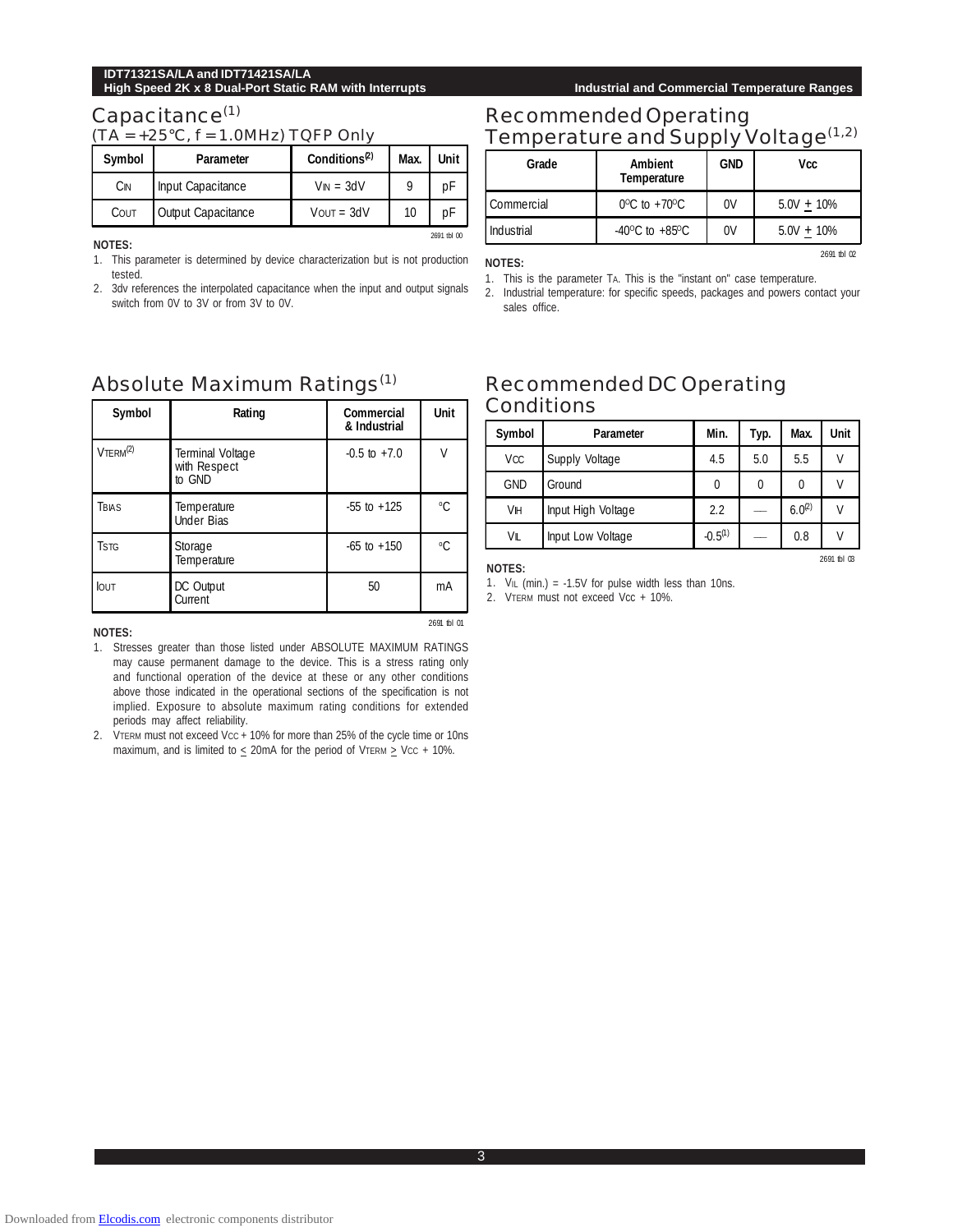2691 tbl 04b

# DC Electrical Characteristics Over the Operating Temperature and Supply Voltage Range $(1,4)$  (Vcc = 5.0V ± 10%)

|                  | romporature and Juppry                                           | vultage Kange                                                                                                                                             | $(0.00 - 0.00 + 10.00)$ |                 |                                                      | 71321X20<br>71421X20<br>Com'l Only |            | 71321X25<br>71421X25<br>Com'l<br>& Ind |               |
|------------------|------------------------------------------------------------------|-----------------------------------------------------------------------------------------------------------------------------------------------------------|-------------------------|-----------------|------------------------------------------------------|------------------------------------|------------|----------------------------------------|---------------|
| Symbol           | Parameter                                                        | <b>Test Condition</b>                                                                                                                                     | Version                 |                 | Typ.                                                 | Max.                               | Typ.       | Max.                                   | Unit          |
| Icc              | Dynamic Operating<br>Current<br>(Both Ports Active)              | $\overline{CE}$ and $\overline{CE}$ = V <sub>IL</sub><br>Outputs Disabled<br>$f = f_{MAX}(2)$                                                             | COM'L                   | SA<br>LA        | 110<br>110                                           | 250<br>200                         | 110<br>110 | 220<br>170                             | mA            |
|                  |                                                                  |                                                                                                                                                           | IND                     | <b>SA</b><br>LA |                                                      |                                    | 110<br>110 | 270<br>220                             |               |
| ISB1             | Standby Current<br>(Both Ports - TTL<br>Level Inputs)            | $\overline{\text{CE}}$ and $\overline{\text{CE}}$ R = V <sub>IH</sub><br>$f = f_{MAX}(2)$                                                                 | COM'L                   | SA<br>LA        | 30<br>30                                             | 65<br>45                           | 30<br>30   | 65<br>45                               | mA            |
|                  |                                                                  |                                                                                                                                                           | IND                     | SA<br>LA        |                                                      |                                    | 30<br>30   | 75<br>55                               |               |
| ISB <sub>2</sub> | Standby Current<br>(One Port - TTL<br>Level Inputs)              | $\overline{CE}^*$ A" = V <sub>IL</sub> and $\overline{CE}^*$ B" = VIH <sup>(5)</sup><br>Active Port Outputs Disabled,<br>$f=fMAX^{(2)}$                   | COM'L                   | SA<br>LA        | 65<br>65                                             | 165<br>125                         | 65<br>65   | 150<br>115                             | mA            |
|                  |                                                                  |                                                                                                                                                           | <b>IND</b>              | SA<br>LA        |                                                      |                                    | 65<br>65   | 170<br>140                             |               |
| ISB <sub>3</sub> | Full Standby Current<br>(Both Ports -<br>CMOS Level Inputs)      | $\overline{\text{CE}}$ and<br>$\overline{\text{CE}}$ R > Vcc - 0.2V,<br>$V_{IN}$ > Vcc - 0.2V or                                                          | COM'L                   | SA<br>LA        | 1.0<br>0.2                                           | 15<br>5                            | 1.0<br>0.2 | 15<br>5                                | mA            |
|                  |                                                                  | $V_{IN}$ < 0.2V, f = 0 <sup>(3)</sup>                                                                                                                     | <b>IND</b>              | <b>SA</b><br>LA |                                                      |                                    | 1.0<br>0.2 | 30<br>10                               |               |
| ISB4             | Full Standby Current<br>One Port -<br>CMOS Level Inputs)         | $\overline{CE}$ A" $\leq$ 0.2V and<br>$\overline{CE}$ <sup>B"</sup> > Vcc - 0.2V <sup>(5)</sup><br>$V_{IN}$ > $\overline{V}$ cc - 0.2V or $V_{IN}$ < 0.2V | COM'L                   | <b>SA</b><br>LA | 60<br>60                                             | 155<br>115                         | 60<br>60   | 145<br>105                             | mA            |
|                  |                                                                  | Active Port Outputs Disabled,<br>$f = f_{MAX}(2)$                                                                                                         |                         | SA<br>LA        | $\overline{\phantom{a}}$                             | $\overline{\phantom{a}}$           | 60<br>60   | 165<br>130                             |               |
|                  |                                                                  |                                                                                                                                                           |                         |                 |                                                      |                                    |            |                                        |               |
|                  |                                                                  |                                                                                                                                                           |                         |                 |                                                      |                                    |            |                                        | 2691 tbl 04 a |
|                  |                                                                  |                                                                                                                                                           |                         |                 |                                                      | 71321X35<br>71421X35<br>Com'l Only |            | 71321X55<br>71421X55<br>Com'l<br>& Ind |               |
| Symbol           | Parameter                                                        | <b>Test Condition</b>                                                                                                                                     | Version                 |                 | Typ.                                                 | Max.                               | Typ.       | Max.                                   | Unit          |
| Icc              | Dynamic Operating<br>Current                                     | $\overline{CE}$ and $\overline{CE}$ = V <sub>IL</sub><br><b>Outputs Disabled</b>                                                                          | COM'L                   | SA<br>LA        | 80<br>80                                             | 165<br>120                         | 65<br>65   | 155<br>110                             | mA            |
|                  | (Both Ports Active)                                              | $f = f_{MAX}(2)$                                                                                                                                          | <b>IND</b>              | SA<br>LA        |                                                      |                                    | 65<br>65   | 190<br>140                             |               |
| ISB1             | Standby Current<br>(Both Ports - TTL                             | $\overline{CE}$ and $\overline{CE}$ = $V$ <sub>H</sub><br>$f = f_{MAX}(2)$                                                                                | COM'L                   | SA<br>LA        | 25<br>25                                             | 65<br>45                           | 20<br>20   | 65<br>35                               | mA            |
|                  | Level Inputs)                                                    |                                                                                                                                                           | <b>IND</b>              | SA<br>LA        |                                                      | -                                  | 20<br>20   | 70<br>50                               |               |
| ISB <sub>2</sub> | Standby Current<br>(One Port - TTL                               | $\overline{CE}$ " = V <sub>IL</sub> and $\overline{CE}$ " = V <sub>IH</sub> <sup>(5)</sup><br>Active Port Outputs Disabled,                               | COM'L                   | SA<br>LA        | 50<br>50                                             | 125<br>90                          | 40<br>40   | 110<br>75                              | mA            |
|                  | Level Inputs)                                                    | $f=fMAX(2)$                                                                                                                                               | IND                     | SA<br>LA        | $\hspace{0.05cm}$<br>$\overbrace{\qquad \qquad }^{}$ | $\overline{\phantom{a}}$           | 40<br>40   | 125<br>90                              |               |
| ISB <sub>3</sub> | Full Standby Current<br>(Both Ports -                            | $\overline{CE}$ and<br>$\overline{\text{CE}}$ R > Vcc - 0.2V,                                                                                             | COM'L                   | SA<br>LA        | 1.0<br>0.2                                           | 15<br>4                            | 1.0<br>0.2 | 15<br>4                                | mA            |
|                  | CMOS Level Inputs)                                               | $V_{IN}$ > $V_{CC}$ - 0.2V or<br>$V_{IN}$ < 0.2V, f = $0^{(3)}$                                                                                           | <b>IND</b>              | SA<br>LA        | $\overline{\phantom{m}}$                             | $\frac{1}{2}$                      | 1.0<br>0.2 | 30<br>10 <sup>°</sup>                  |               |
| ISB4             | <b>Full Standby Current</b><br>(One Port -<br>CMOS Level Inputs) | $\overline{\text{CE}}$ " < 0.2V and<br>$\overline{CE}$ "B" > Vcc - 0.2V <sup>(5)</sup><br>$V_{IN}$ > $\overline{V}_{CC}$ - 0.2V or $V_{IN}$ < 0.2V        | COM'L                   | SA<br>LA        | 45<br>45                                             | 110<br>85                          | 40<br>40   | 100<br>70                              | mA            |

**NOTES:**

1. 'X' in part numbers indicates power rating (SA or LA).

2. At f = fMAX, address and control lines (except Output Enable) are cycling at the maximum frequency read cycle of 1/tRc, and using "AC TEST CONDITIONS" of input levels of GND to 3V.

3. f = 0 means no address or control lines change. Applies only to inputs at CMOS level standby.

4. Vcc = 5V, TA=+25°C for Typ and is not production tested. Vcc DC = 100mA (Typ)

5. Port "A" may be either left or right port. Port "B" is opposite from port "A".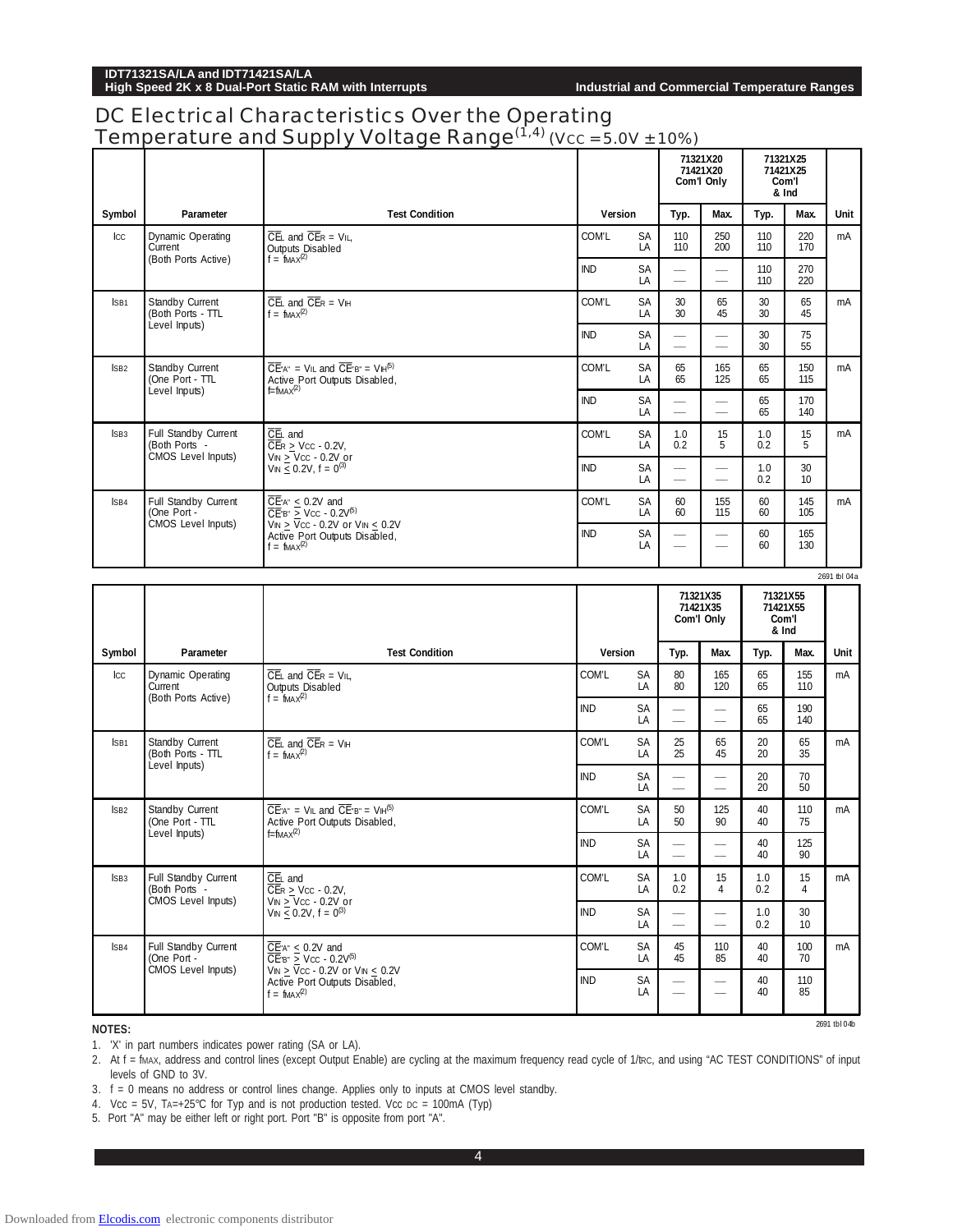# DC Electrical Characteristics Over the Operating Temperature and Supply Voltage Range (V $cc = 5.0V \pm 10\%)$

|                |                                             |                                                          | 71321SA<br>71421SA |                          | 71321LA<br>71421LA |      |              |
|----------------|---------------------------------------------|----------------------------------------------------------|--------------------|--------------------------|--------------------|------|--------------|
| Symbol         | Parameter                                   | <b>Test Conditions</b>                                   | Min.               | Max.                     | Min.               | Max. | Unit         |
| $ \mathbb{L} $ | Input Leakage Current <sup>(1)</sup>        | $Vcc = 5.5V$ , $V_{IN} = 0V$ to $Vcc$                    |                    | 10                       |                    | 5    | μA           |
| ILO            | Output Leakage Current <sup>(1)</sup>       | $\overline{CE}$ = VIH, VOUT = 0V to VCC,<br>$Vcc - 5.5V$ |                    | 10                       |                    | 5    | μA           |
| VOL            | Output Low Voltage (I/Oo-I/O7)              | $IoL = 4mA$                                              |                    | 0.4                      |                    | 0.4  | V            |
| VOL            | Open Drain Output<br>Low Voltage (BUSY/INT) | $IoL = 16mA$                                             |                    | 0.5                      |                    | 0.5  | $\mathsf{V}$ |
| <b>VOH</b>     | Output High Voltage                         | $IOH = -4mA$                                             | 2.4                | $\overline{\phantom{a}}$ | 2.4                | ---  | v            |

**NOTE:**

1. At Vcc  $\leq$  2.0V leakages are undefined.

## Data Retention Characteristics (LA Version Only)

| Symbol           | Parameter                            | <b>Test Condition</b>                                     | Min.       | Тур. <sup>(1)</sup> | Max. | Unit |    |
|------------------|--------------------------------------|-----------------------------------------------------------|------------|---------------------|------|------|----|
| VDR              | Vcc for Data Retention               |                                                           |            | 2.0                 |      | 0    |    |
| <b>ICCDR</b>     | Data Retention Current               | $Vcc = 2.0V$ , $\overline{CE} > Vcc - 0.2V$               | COM'L      |                     | 100  | 1500 | μA |
|                  |                                      | $V_{IN}$ $\geq$ Vcc - 0.2V or VI <sub>N</sub> $\leq$ 0.2V | <b>IND</b> |                     | 100  | 4000 | μA |
| $t$ CDR $^{(3)}$ | Chip Deselect to Data Retention Time |                                                           |            | $\Omega$            | $-$  |      | ns |
| $tr^{(3)}$       | <b>Operation Recovery Time</b>       |                                                           |            | $\text{trc}^{(2)}$  |      |      | ns |

#### **NOTES:**

1. Vcc =  $2V$ , TA =  $+25^{\circ}$ C, and is not production tested.

2. trc = Read Cycle Time

3. This parameter is guaranteed but not production tested.

# Data Retention Waveform



2691 tbl 06

2691 tbl 05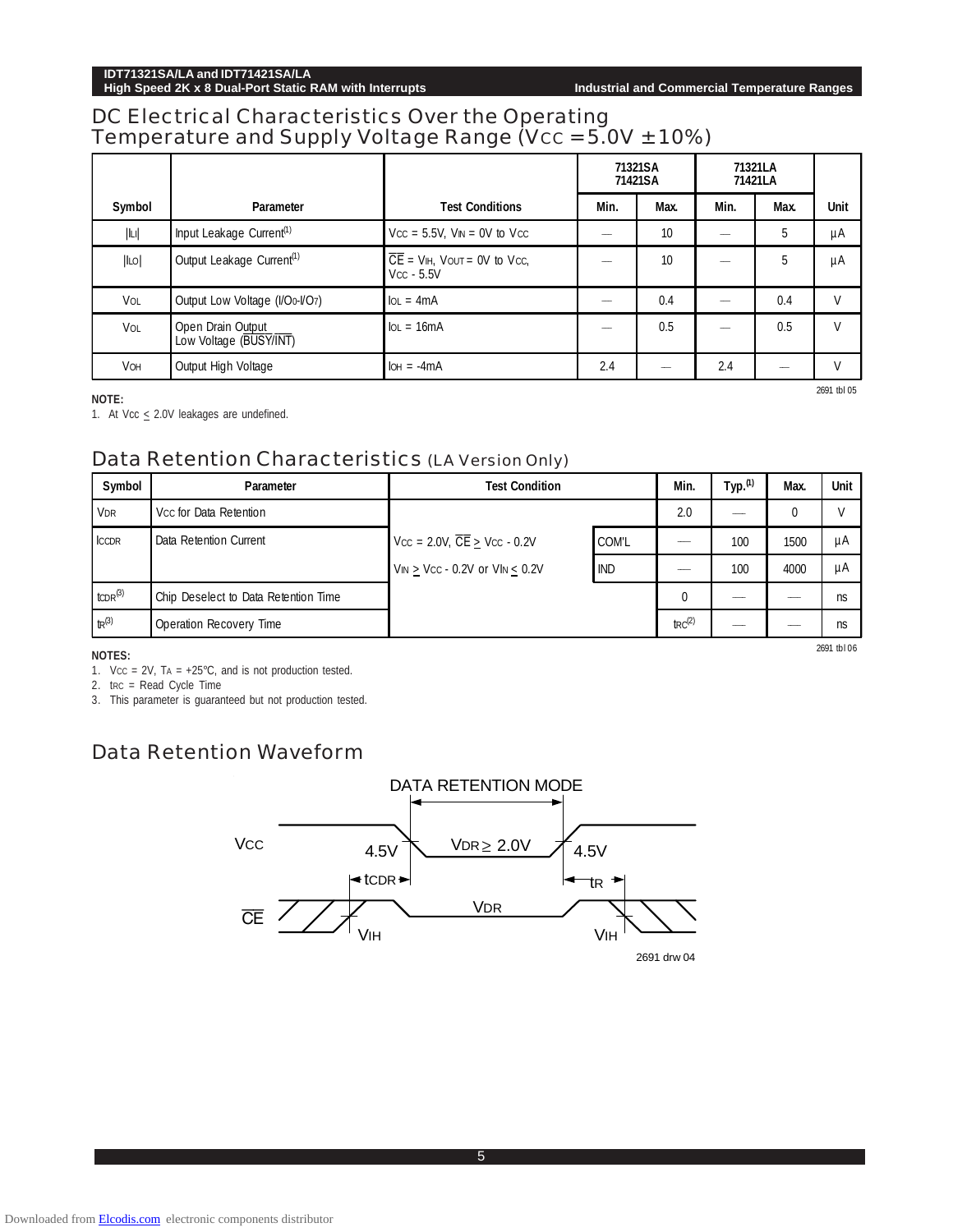**High Speed 2K x 8 Dual-Port Static RAM with Interrupts Industrial and Commercial Temperature Ranges**

## AC Test Conditions

| Input Pulse Levels            | GND to 3.0V       |
|-------------------------------|-------------------|
| Input Rise/Fall Times         | 5ns               |
| Input Timing Reference Levels | 1.5V              |
| Output Reference Levels       | 1.5V              |
| Output Load                   | Figures 1,2 and 3 |









5V

**Figure 1. AC Output Test Load Figure 2. Output Test Load (for tHZ, tLZ, tWZ, and tOW)** \* Including scope and jig.



2691 drw 05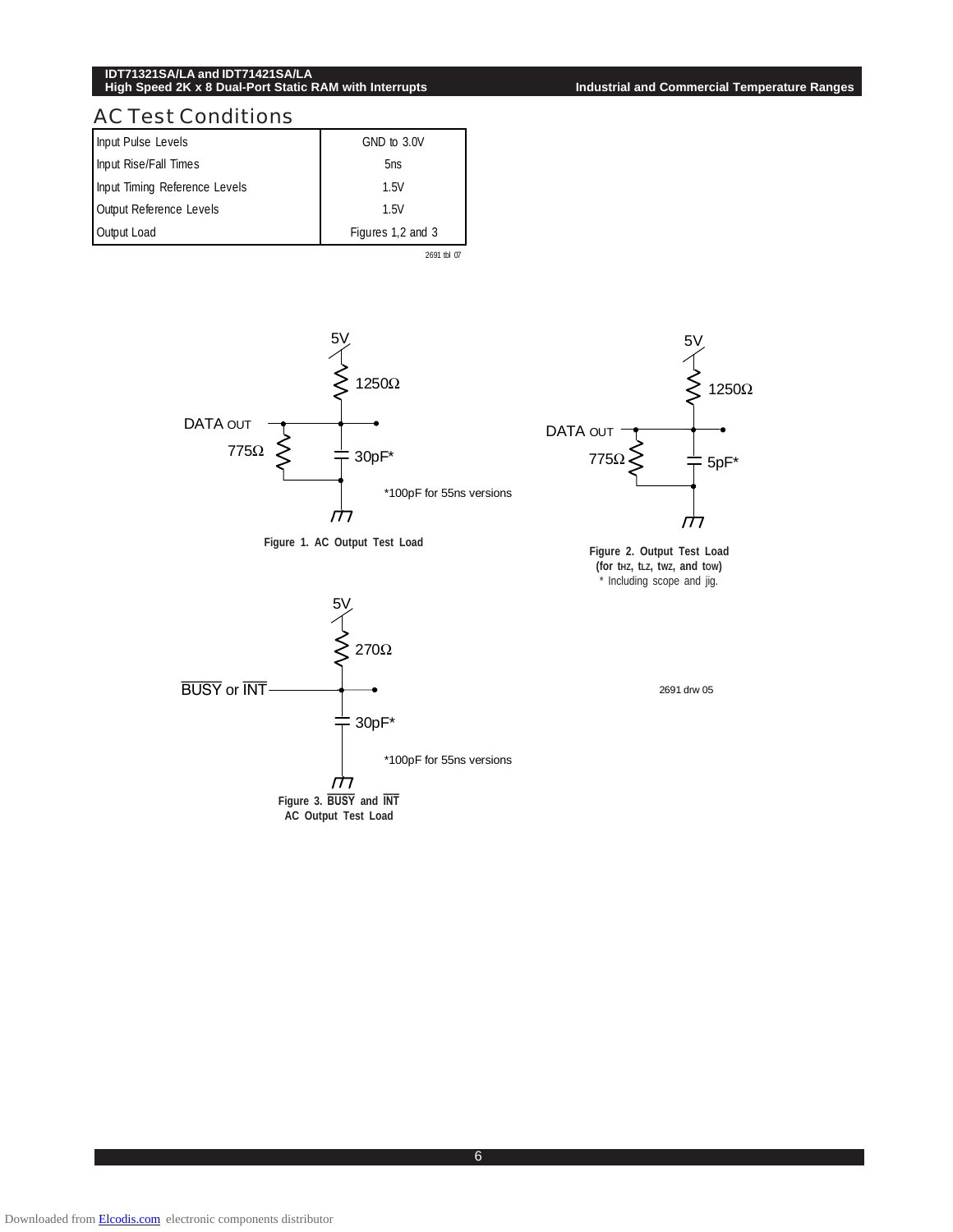# AC Electrical Characteristics Over the Operating Temperature Supply Voltage Range(2)

|                   |                                                | 71321X20<br>71421X20<br>Com'l Only                                                                                                      |      | 71321X25<br>71421X25<br>Com'l<br>& Ind |      |      |
|-------------------|------------------------------------------------|-----------------------------------------------------------------------------------------------------------------------------------------|------|----------------------------------------|------|------|
| Symbol            | Parameter                                      | Min.                                                                                                                                    | Max. | Min.                                   | Max. | Unit |
| <b>READ CYCLE</b> |                                                |                                                                                                                                         |      |                                        |      |      |
| trc               | Read Cycle Time                                | 20                                                                                                                                      |      | 25                                     |      | ns   |
| taa               | <b>Address Access Time</b>                     | --                                                                                                                                      | 20   |                                        | 25   | ns   |
| tace              | Chip Enable Access Time                        |                                                                                                                                         | 20   |                                        | 25   | ns   |
| tade              | Output Enable Access Time                      | --                                                                                                                                      | 11   |                                        | 12   | ns   |
| tон               | Output Hold from Address Change                | 3                                                                                                                                       |      | 3                                      |      | ns   |
| tιz               | Output Low-Z Time <sup>(1,3)</sup>             | 0                                                                                                                                       |      | 0                                      |      | ns   |
| tнz               | Output High-Z Time <sup>(1,3)</sup>            | $\hspace{1.0cm} \overline{\hspace{1.0cm} \hspace{1.0cm} \hspace{1.0cm} \hspace{1.0cm} } \hspace{1.0cm} \hspace{1.0cm} \hspace{1.0cm} }$ | 10   | $\frac{1}{2}$                          | 10   | ns   |
| ΙÞυ               | Chip Enable to Power Up Time <sup>(3)</sup>    | $\mathbf 0$                                                                                                                             |      | $\Omega$                               |      | ns   |
| <b>t</b> PD       | Chip Disable to Power Down Time <sup>(3)</sup> |                                                                                                                                         | 20   |                                        | 25   | ns   |

2691 tbl 08a

2691 tbl 08b

|                   |                                                | 71321X35<br>71421X35<br>Com'l Only |      | 71321X55<br>71421X55<br>Com'l<br>& Ind |                   |             |
|-------------------|------------------------------------------------|------------------------------------|------|----------------------------------------|-------------------|-------------|
| Symbol            | Parameter                                      | Min.                               | Max. | Min.                                   | Max.              | <b>Unit</b> |
| <b>READ CYCLE</b> |                                                |                                    |      |                                        |                   |             |
| trc               | Read Cycle Time                                | 35                                 |      | 55                                     |                   | ns          |
| taa               | <b>Address Access Time</b>                     | --                                 | 35   |                                        | 55                | ns          |
| tace              | Chip Enable Access Time                        |                                    | 35   |                                        | 55                | ns          |
| tade              | Output Enable Access Time                      |                                    | 20   |                                        | 25                | ns          |
| to <sub>H</sub>   | Output Hold from Address Change                | 3                                  |      | 3                                      |                   | ns          |
| tız               | Output Low-Z Time <sup>(1,3)</sup>             | $\mathbf{0}$                       |      | 5                                      |                   | ns          |
| tнz               | Output High-Z Time <sup>(1,3)</sup>            |                                    | 15   |                                        | 25                | ns          |
| tpu               | Chip Enable to Power Up Time <sup>(3)</sup>    | $\mathbf{0}$                       |      | $\mathbf{0}$                           | $\hspace{0.05cm}$ | ns.         |
| <b>t</b> PD       | Chip Disable to Power Down Time <sup>(3)</sup> |                                    | 35   |                                        | 50                | ns          |

**NOTES:**

1. Transition is measured 0mV from Low or High-impedance voltage Output Test Load (Figure 2).

2. 'X' in part numbers indicates power rating (SA or LA).

3. This parameter is guaranteed by device characterization, but is not production tested.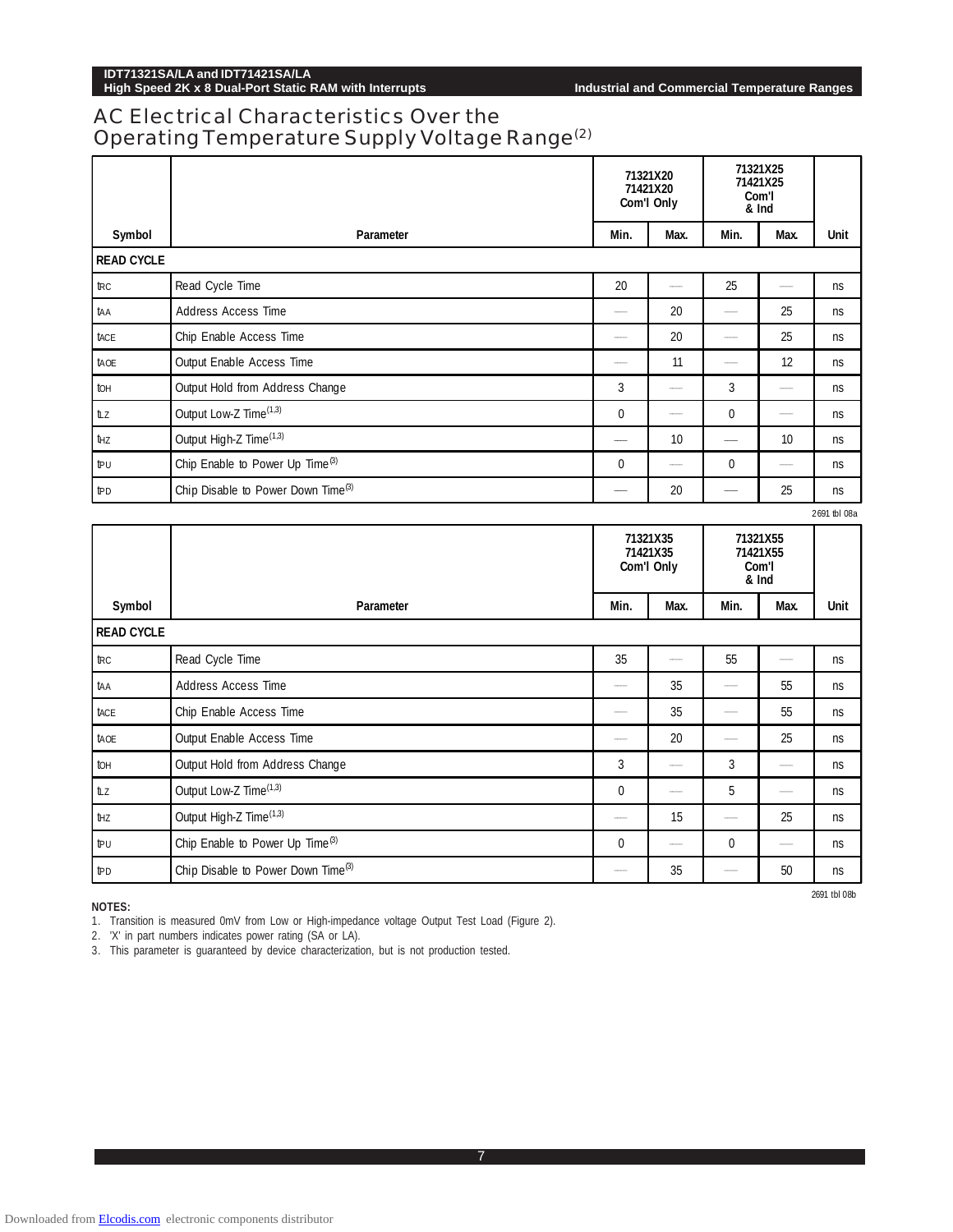|                | IDT71321SA/LA and IDT71421SA/LA<br>High Speed 2K x 8 Dual-Port Static RAM with Interrupts |                     | <b>Industrial and Commercial Temperature Ranges</b> |
|----------------|-------------------------------------------------------------------------------------------|---------------------|-----------------------------------------------------|
|                | Timing Waveform of Read Cycle No. 1, Either Side <sup>(1)</sup>                           |                     |                                                     |
| <b>ADDRESS</b> | taa<br>toh                                                                                | trc                 | $\mathsf{toH}$                                      |
| <b>DATAOUT</b> | PREVIOUS DATA VALID                                                                       | DATA VALID          |                                                     |
| <b>BUSYOUT</b> |                                                                                           | $t$ BDDH $^{(2,3)}$ | 2691 drw 06                                         |

#### **NOTES:**

- 1. R/ $\overline{W}$  = VIH,  $\overline{CE}$  = VIL, and is  $\overline{OE}$  = VIL. Address is valid prior to the coincidental with  $\overline{CE}$  transition LOW.
- 2. tsop delay is required only in the case where the opposite port is completing a write operation to the same address location. For simultaneous read operations BUSY has no relationship to valid output data.
- 3. Start of valid data depends on which timing becomes effective last tAOE, tACE, tAA, and tBDD.



**NOTES:**

- 1. Timing depends on which signal is asserted last,  $\overline{OE}$  or  $\overline{CE}$ .
- 2. Timing depends on which signal is de-asserted first,  $\overline{OE}$  or  $\overline{CE}$ .
- 3. R $\overline{W}$  = V<sub>IH</sub> and  $\overline{OE}$  = V<sub>IL</sub>, and the address is valid prior to or coincidental with  $\overline{CE}$  transition LOW.
- 4. Start of valid data depends on which timing becomes effective last tAOE, tACE, tAA, and tBDD.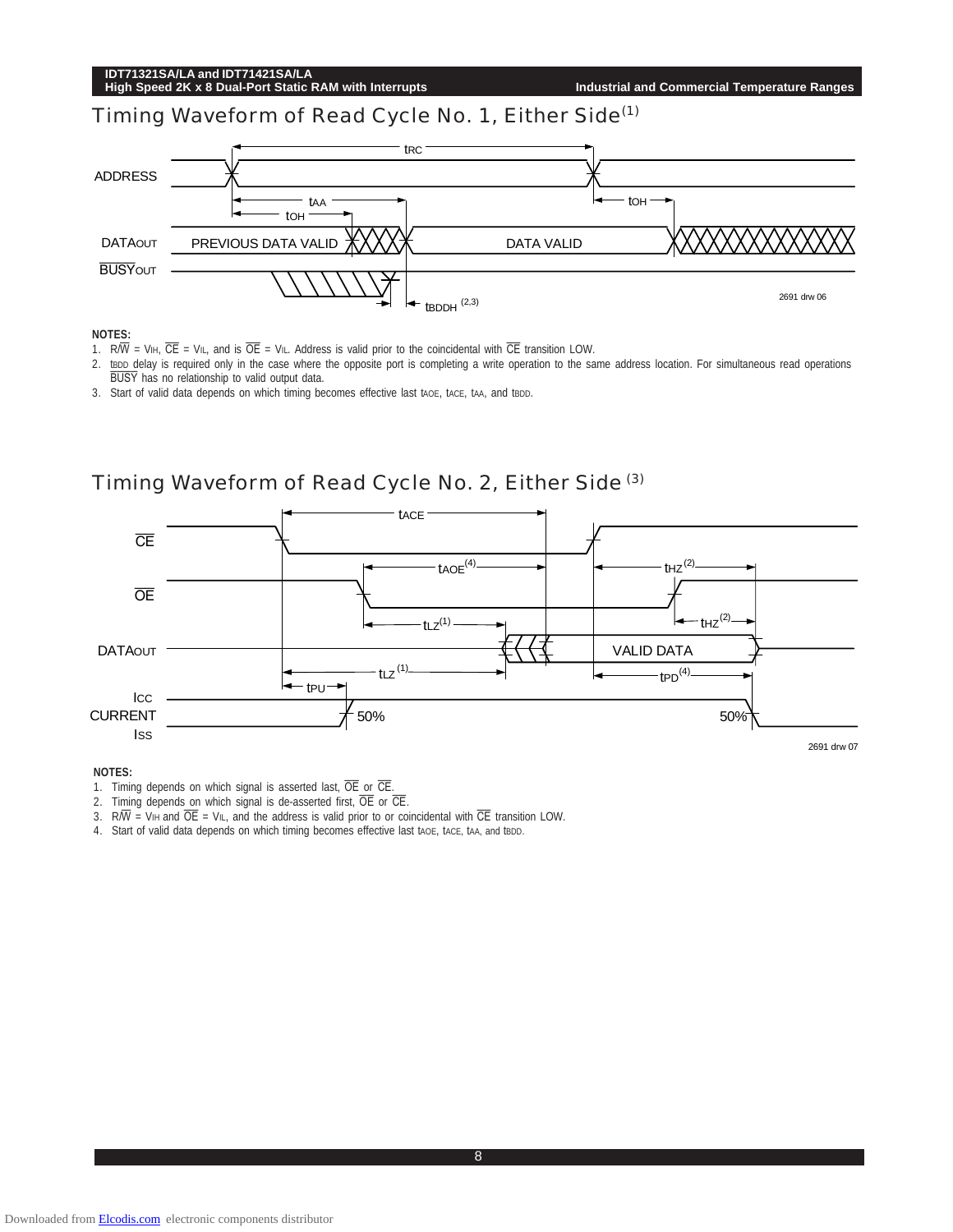**High Speed 2K x 8 Dual-Port Static RAM with Interrupts Industrial and Commercial Temperature Ranges**

2691 tbl 09b

## AC Electrical Characteristics Over the Operating Temeprature and Supply Voltage Range(4)

|                    |                                                 | 71321X20<br>71421X20<br>Com'l Only |                          | 71321X25<br>71421X25<br>Com'l<br>& Ind |                                        |              |
|--------------------|-------------------------------------------------|------------------------------------|--------------------------|----------------------------------------|----------------------------------------|--------------|
| Symbol             | Parameter                                       | Min.                               | Max.                     | Min.                                   | Max.                                   | <b>Unit</b>  |
| <b>WRITE CYCLE</b> |                                                 |                                    |                          |                                        |                                        |              |
| twc                | Write Cycle Time <sup>(2)</sup>                 | 20                                 |                          | 25                                     | $\overline{\phantom{0}}$               | <b>ns</b>    |
| tew                | Chip Enable to End-of-Write                     | 15                                 |                          | 20                                     | —                                      | <b>ns</b>    |
| taw                | Address Valid to End-of-Write                   | 15                                 |                          | 20                                     | $\overline{\phantom{0}}$               | ns           |
| tas                | Address Set-up Time                             | 0                                  | $\overline{\phantom{a}}$ | 0                                      | $\overline{\phantom{m}}$               | ns           |
| twp                | Write Pulse Width <sup>(3)</sup>                | 15                                 |                          | 15                                     | $\overline{\phantom{0}}$               | ns           |
| twr                | Write Recovery Time                             | 0                                  |                          | 0                                      |                                        | ns           |
| tow                | Data Valid to End-of-Write                      | 10                                 |                          | 12                                     | $\overline{\phantom{0}}$               | ns           |
| tнz                | Output High-Z Time <sup>(1)</sup>               |                                    | 10                       |                                        | 10                                     | ns           |
| tон                | Data Hold Time                                  | 0                                  |                          | 0                                      | $\overline{\phantom{0}}$               | <b>ns</b>    |
| twz                | Write Enable to Output in High-Z <sup>(1)</sup> | --                                 | 10                       |                                        | 10                                     | ns           |
| tow                | Output Active from End-of-Write <sup>(1)</sup>  | $\bf{0}$                           |                          | 0                                      |                                        | ns           |
|                    |                                                 |                                    |                          |                                        |                                        | 2691 tbl 09a |
|                    |                                                 | 71321X35<br>71421X35<br>Com'l Only |                          |                                        | 71321X55<br>71421X55<br>Com'l<br>& Ind |              |
| Symbol             | Parameter                                       | Min.                               | Max.                     | Min.                                   | Max.                                   | <b>Unit</b>  |
| <b>WRITE CYCLE</b> |                                                 |                                    |                          |                                        |                                        |              |

| <b>WRITE CYCLE</b> |                                                 |             |    |          |                                 |    |  |  |
|--------------------|-------------------------------------------------|-------------|----|----------|---------------------------------|----|--|--|
| twc                | Write Cycle Time <sup>(2)</sup>                 | 35          |    | 55       |                                 | ns |  |  |
| tew                | Chip Enable to End-of-Write                     | 30          |    | 40       | $\overline{\phantom{a}}$        | ns |  |  |
| taw                | Address Valid to End-of-Write                   | 30          |    | 40       | $\overline{\phantom{a}}$        | ns |  |  |
| tas                | Address Set-up Time                             | 0           |    | $\Omega$ | $\overbrace{\qquad \qquad }^{}$ | ns |  |  |
| twp                | Write Pulse Width <sup>(3)</sup>                | 25          |    | 30       | $\overline{\phantom{a}}$        | ns |  |  |
| twr                | Write Recovery Time                             | 0           |    | 0        | $\overline{\phantom{a}}$        | ns |  |  |
| tow                | Data Valid to End-of-Write                      | 15          |    | 20       |                                 | ns |  |  |
| thz                | Output High-Z Time <sup>(1)</sup>               |             | 15 |          | 25                              | ns |  |  |
| tон                | Data Hold Time                                  | $\mathbf 0$ |    | 0        | $\overline{\phantom{a}}$        | ns |  |  |
| twz                | Write Enable to Output in High-Z <sup>(1)</sup> |             | 15 |          | 30                              | ns |  |  |
| tow                | Output Active from End-of-Write <sup>(1)</sup>  | 0           |    | 0        | $\overline{\phantom{a}}$        | ns |  |  |

**NOTES:**

1. Transition is measured 0mV from Low or High-impedance voltage with Output Test Load (Figure 2). This parameter is guaranteed by device characterization but is not production tested.

2. For Master/Slave combination, two = tBAA + twp, since  $R/\overline{W}$  = VIL must occur after tBAA.

3. If  $\overline{OE}$  is LOW during a R/W controlled write cycle, the write pulse width must be the larger of twp or (twz + tow) to allow the I/O drivers to turn off data to be placed on the bus for the required tow. If  $\overline{OE}$  is HIGH during a R/W controlled write cycle, this requirement does not apply and the write pulse can be as short as the specified tWP.

4. 'X' in part numbers indicates power rating (SA or LA).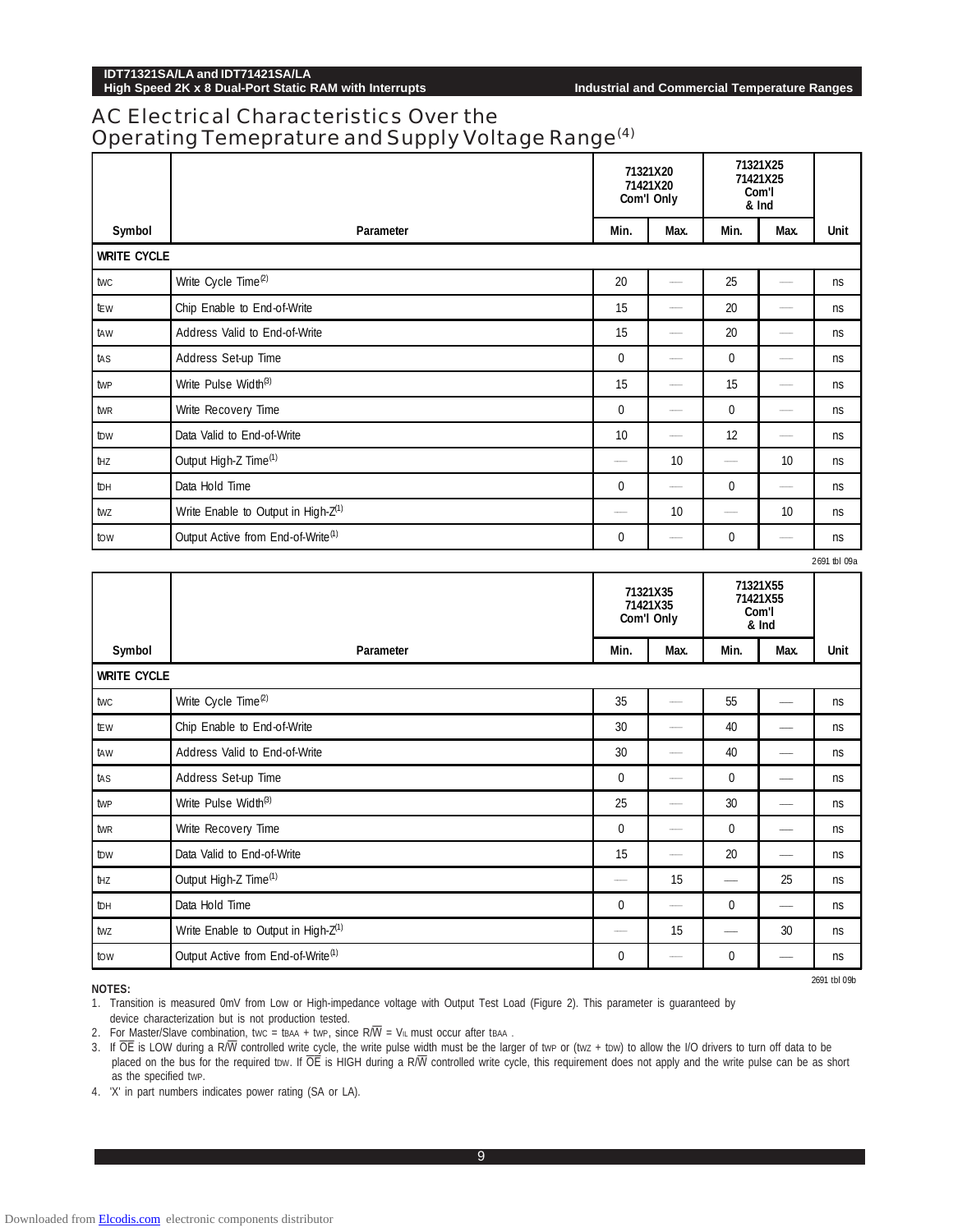Timing Waveform of Write Cycle No. 1, (R/W Controlled Timing)<sup>(1,5,8)</sup>



Timing Waveform of Write Cycle No. 2, ( $\overline{\text{CE}}$  Controlled Timing)<sup>(1,5)</sup>



#### **NOTES:**

- 1.  $R/\overline{W}$  or  $\overline{CE}$  must be HIGH during all address transitions.
- 2. A write occurs during the overlap (tew or twp) of  $\overline{CE}$  = V<sub>IL</sub> and R/W= V<sub>IL</sub>.
- 3. twn is measured from the earlier of  $\overline{\text{CE}}$  or  $\overline{\text{R/W}}$  going HIGH to the end of the write cycle.
- 4. During this period, the l/O pins are in the output state and input signals must not be applied.
- 5. If the  $\overline{CE}$  LOW transition occurs simultaneously with or after the R $\overline{W}$  LOW transition, the outputs remain in the High-impedance state.
- 6. Timing depends on which enable signal  $(\overline{\text{CE}} \text{ or } \text{R}/\overline{\text{W}})$  is asserted last.
- 7. This parameter is determined to be device characterization, but is not production tested. Transition is measured 0mV from steady state with the Output Test Load (Figure 2).
- 8. If  $\overline{OE}$  is LOW during a R $\overline{W}$  controlled write cycle, the write pulse width must be the larger of twp or (twz + tow) to allow the I/O drivers to turn off data to be placed on the bus for the required tow. If  $\overline{OE}$  is HIGH during a R/W controlled write cycle, this requirement does not apply and the write pulse can be as short as the specified tWP.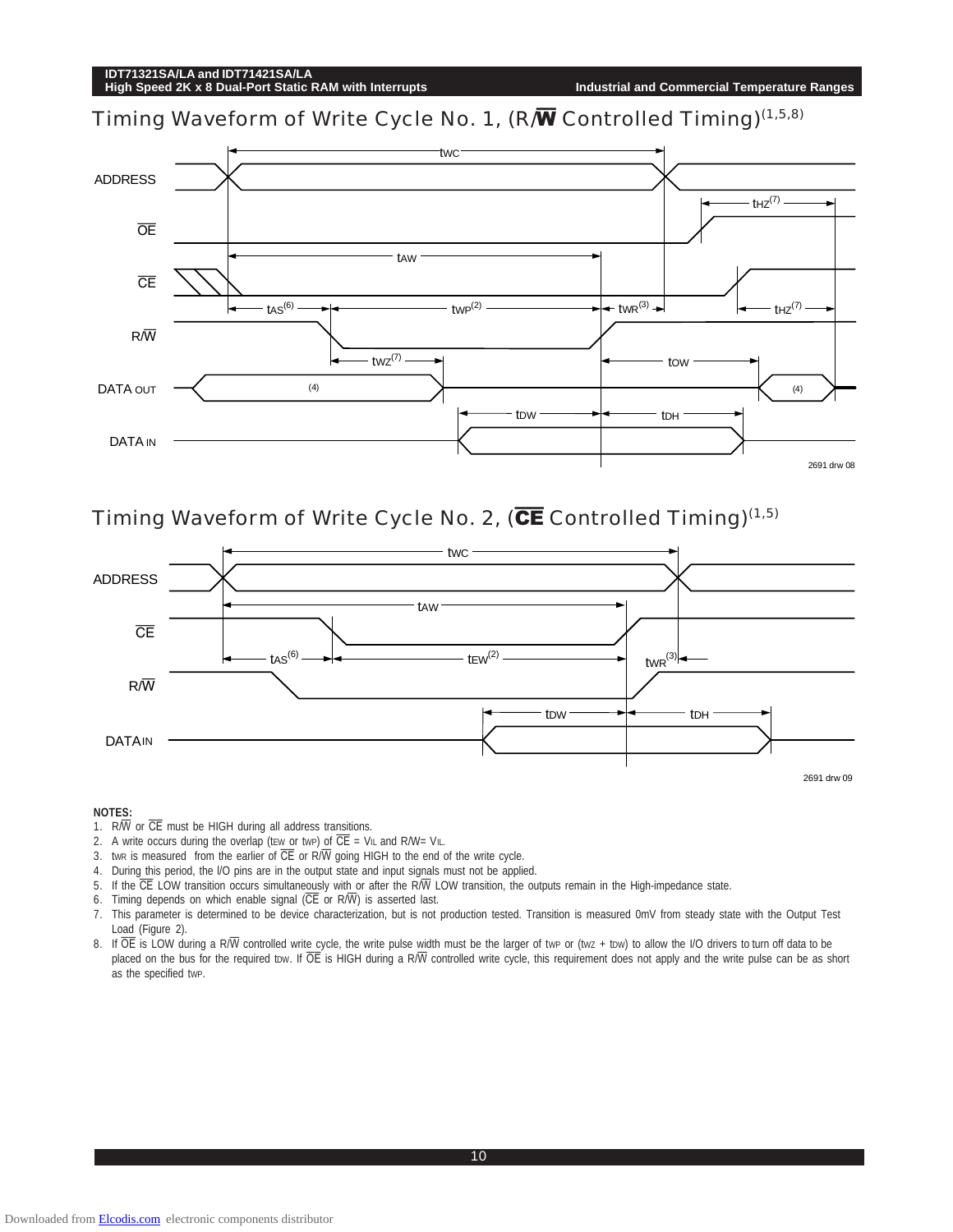Downloaded from [Elcodis.com](http://elcodis.com/) electronic components distributor

## **IDT71321SA/LA and IDT71421SA/LA**

# AC Electrical Characteristics Over the Operating Temperature and Supply Voltage Range<sup>(6)</sup>

|                  | 71321X20<br>71421X20<br>Com'l Only                 |                          |                                    |                          | 71321X25<br>71421X25<br>Com'l<br>& Ind |              |
|------------------|----------------------------------------------------|--------------------------|------------------------------------|--------------------------|----------------------------------------|--------------|
| Symbol           | Parameter                                          | Min.                     | Max.                               | Min.                     | Max.                                   | Unit         |
|                  | BUSY TIMING (For MASTER 71321)                     |                          |                                    |                          |                                        |              |
| <b>t</b> BAA     | <b>BUSY</b> Access Time from Address               |                          | 20                                 |                          | 20                                     | ns           |
| <b>tBDA</b>      | <b>BUSY</b> Disable Time from Address              |                          | 20                                 |                          | 20                                     | ns           |
| <b>tBAC</b>      | BUSY Access Time from Chip Enable                  | -                        | 20                                 | $\overline{\phantom{a}}$ | 20                                     | ns           |
| <b>tBDC</b>      | BUSY Disable Time from Chip Enable                 |                          | 20                                 |                          | 20                                     | ns           |
| twн              | Write Hold After BUSY <sup>(5)</sup>               | 12                       |                                    | 15                       |                                        | ns           |
| tw <sub>DD</sub> | Write Pulse to Data Delay <sup>(1)</sup>           | $\overline{\phantom{a}}$ | 50                                 |                          | 50                                     | ns           |
| toop             | Write Data Valid to Read Data Delay <sup>(1)</sup> |                          | 35                                 |                          | 35                                     | ns           |
| taps             | Arbitration Priority Set-up Time <sup>(2)</sup>    | 5                        |                                    | 5                        | -                                      | ns           |
| tbDD             | BUSY Disable to Valid Data <sup>(3)</sup>          |                          | 25                                 |                          | 35                                     | ns           |
|                  | BUSY INPUT TIMING (For SLAVE 71421)                |                          |                                    |                          |                                        |              |
| twB              | Write to BUSY Input <sup>(4)</sup>                 | $\pmb{0}$                |                                    | $\mathbf 0$              |                                        | ns           |
| twh              | Write Hold After BUSY <sup>(5)</sup>               | 12                       |                                    | 15                       | $\overline{\phantom{a}}$               | ns           |
| twpp             | Write Pulse to Data Delay <sup>(1)</sup>           |                          | 40                                 | --                       | 50                                     | ns           |
| toop             | Write Data Valid to Read Data Delay <sup>(1)</sup> |                          | 30                                 | -                        | 35                                     | ns           |
|                  |                                                    |                          |                                    |                          |                                        | 2691 tbl 10a |
|                  |                                                    |                          |                                    |                          |                                        |              |
|                  |                                                    |                          | 71321X35<br>71421X35<br>Com'l Only |                          | 71321X55<br>71421X55<br>Com'l<br>& Ind |              |
| Symbol           | Parameter                                          | Min.                     | Max.                               | Min.                     | Max.                                   | Unit         |
|                  | BUSY TIMING (For MASTER 71321)                     |                          |                                    |                          |                                        |              |
| <b>t</b> BAA     | <b>BUSY</b> Access Time from Address               | $\overline{\phantom{a}}$ | 20                                 |                          | 30                                     | ns           |
| <b>tBDA</b>      | <b>BUSY</b> Disable Time from Address              | and a series             | 20                                 |                          | 30                                     | ns           |
| <b>tBAC</b>      | BUSY Access Time from Chip Enable                  |                          | 20                                 |                          | 30                                     | ns           |
| <b>tBDC</b>      | BUSY Disable Time from Chip Enable                 | and a series             | 20                                 |                          | 30                                     | ns           |
| twh              | Write Hold After BUSY <sup>5)</sup>                | 20                       | J.                                 | 20                       | $\overline{\phantom{a}}$               | ns           |
| tw <sub>DD</sub> | Write Pulse to Data Delay <sup>(1)</sup>           | $\overline{\phantom{a}}$ | 60                                 |                          | 80                                     | ns           |
| toop             | Write Data Valid to Read Data Delay <sup>(1)</sup> |                          | 35                                 |                          | 55                                     | ns           |
| taps             | Arbitration Priority Set-up Time <sup>(2)</sup>    | 5                        |                                    | 5                        |                                        | ns           |
| tbDD             | BUSY Disable to Valid Data(3)                      |                          | 35                                 |                          | 50                                     | ns           |
|                  | <b>BUSY INPUT TIMING (For SLAVE 71421)</b>         |                          |                                    |                          |                                        |              |
| twB              | Write to BUSY Input <sup>(4)</sup>                 | 0                        |                                    | 0                        |                                        | ns           |
| twн              | Write Hold After BUSY <sup>5)</sup>                | 20                       |                                    | 20                       |                                        | ns           |
| twdd             | Write Pulse to Data Delay <sup>(1)</sup>           |                          | 60                                 | $\overline{\phantom{0}}$ | 80                                     | ns           |

**NOTES:**

1. Port-to-port delay through RAM cells from the writing port to the reading port, refer to "Timing Waveform of Write with Port-to-Port Read and BUSY."

2. To ensure that the earlier of the two ports wins.

3. tBDD is a calculated parameter and is the greater of 0, twbD – twp (actual) or tDDD – tDW (actual).

4. To ensure that a write cycle is inhibited on port "B" during contention on port "A".

5. To ensure that a write cycle is completed on port "B" after contention on port "A".

6. 'X' in part numbers indicates power rating (SA or LA)..

2691 tbl 10b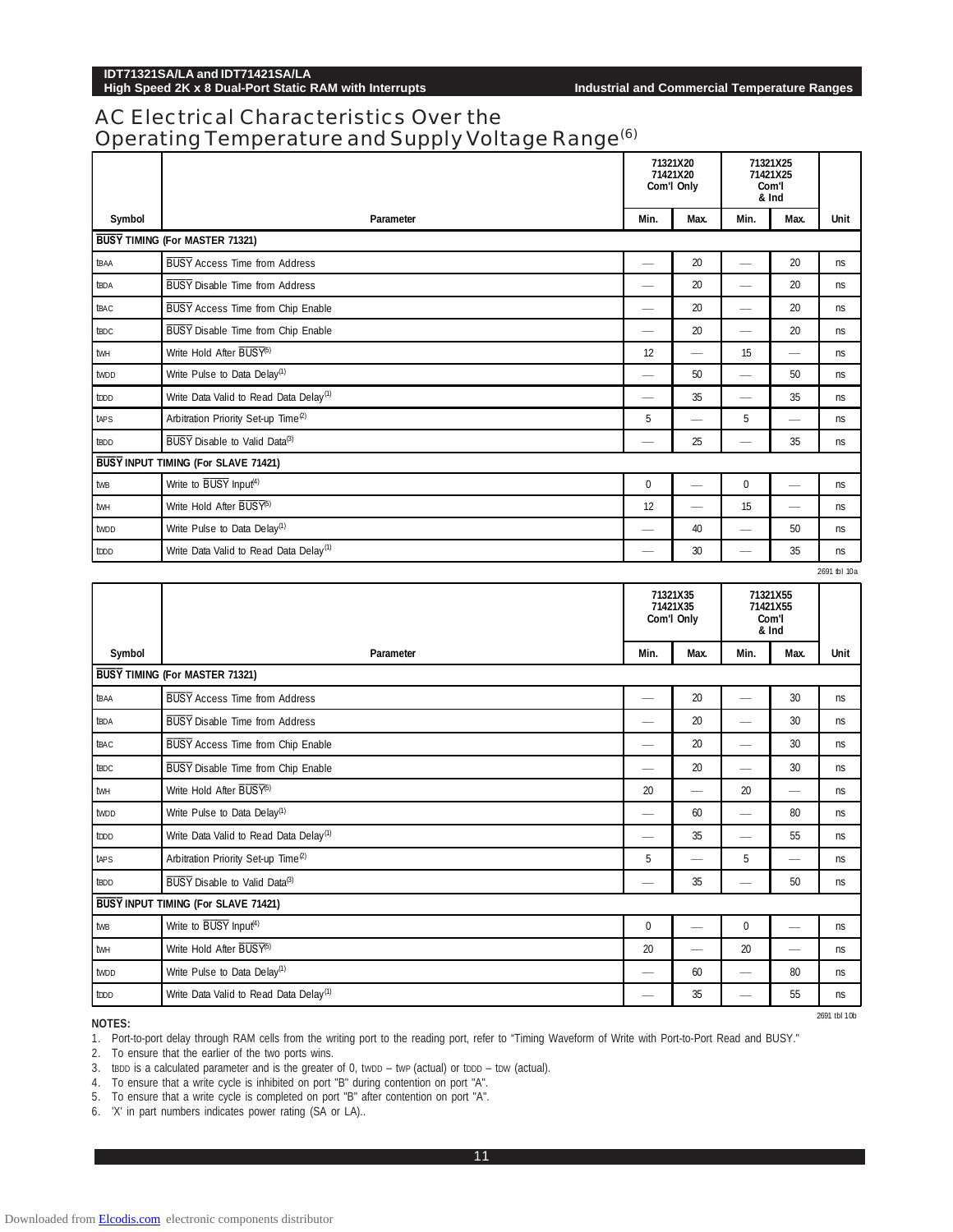2691 drw 10

# Timing Waveform of Write with Port-to-Port Read and **BUSY**<sup>(2,3,4)</sup>



#### **NOTES:**

1. To ensure that the earlier of the two ports wins. taps is ignored for Slave (IDT71421).

- 2.  $\overline{\text{CE}}$ L =  $\overline{\text{CE}}$ R =  $V$ IL
- 3.  $\overline{OE}$  = V<sub>IL</sub> for the reading port.

4. All timing is the same for the left and right ports. Port "A" may be either the left or right port. Port "B" is opposite from port "A".

## Timing Waveform of Write with  $\overline{BUSY}^{(4)}$



#### **NOTES:**

2691 drw 11

1. twH must be met for both BUSY input (IDT71421, slave) or output (IDT71321, Master).

- 2. BUSY is asserted on port "B" blocking R/W"B", until BUSY"B" goes HIGH.
- 3. tWB is only for the slave version (IDT71421).
- 4. All timing is the same for the left and right ports. Port "A" may be either the left or right port. Port "B" is opposite from port "A".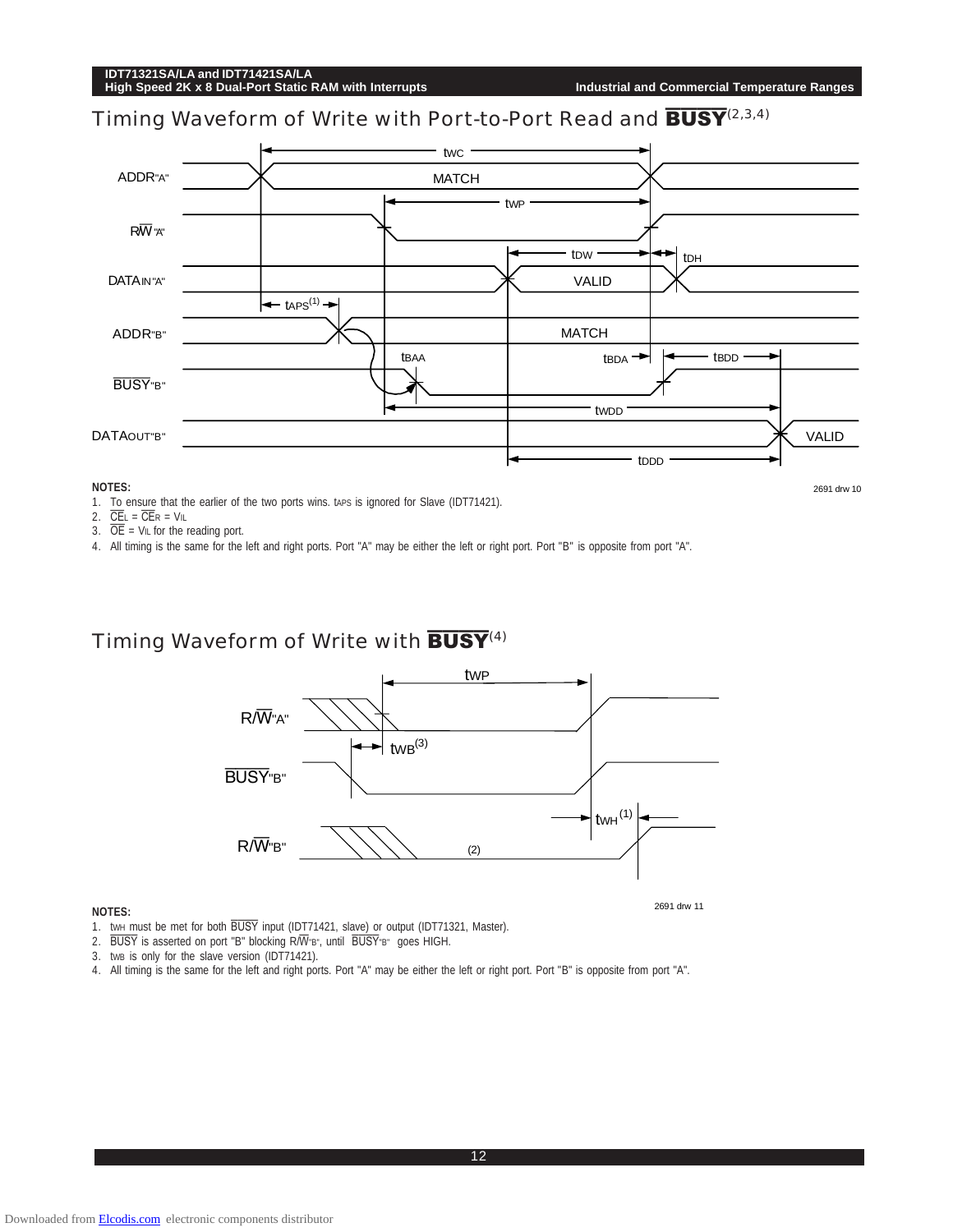Downloaded from [Elcodis.com](http://elcodis.com/) electronic components distributor

# **IDT71321SA/LA and IDT71421SA/LA**

Timing Waveform of **BUSY** Arbitration Controlled by **CE** Timing<sup>(1)</sup>



# Timing Waveform of **BUSY** Arbritration Controlled by Address Match Timing<sup>(1)</sup>



#### **NOTES:**

1. All timing is the same for left and right ports. Port "A" may be either left or right port. Port "B" is the opposite from port "A".

2. If taps is not satisified, the BUSY will be asserted on one side or the other, but there is no guarantee on which side BUSY will be asserted (IDT71321 only).

# AC Electrical Characteristics Over the Operating Temperature and Supply Voltage Range(1)

|                         |                      |             | 71321X20<br>71421X20<br>Com'l Only | 71321X25<br>71421X25<br>Com'l<br>& Ind |      |      |
|-------------------------|----------------------|-------------|------------------------------------|----------------------------------------|------|------|
| Symbol                  | Parameter            | Min.        | Max.                               | Min.                                   | Max. | Unit |
| <b>INTERRUPT TIMING</b> |                      |             |                                    |                                        |      |      |
| tas                     | Address Set-up Time  | 0           |                                    | 0                                      |      | ns   |
| twr                     | Write Recovery Time  | $\mathbf 0$ |                                    | 0                                      |      | ns   |
| tins                    | Interrupt Set Time   |             | 20                                 |                                        | 25   | ns   |
| tinr                    | Interrupt Reset Time |             | 20                                 |                                        | 25   | ns   |

**NOTES:**

1. 'X' in part numbers indicates power rating (SA or LA).

**High Speed 2K x 8 Dual-Port Static RAM with Interrupts Industrial and Commercial Temperature Ranges**

2691 tbl 11a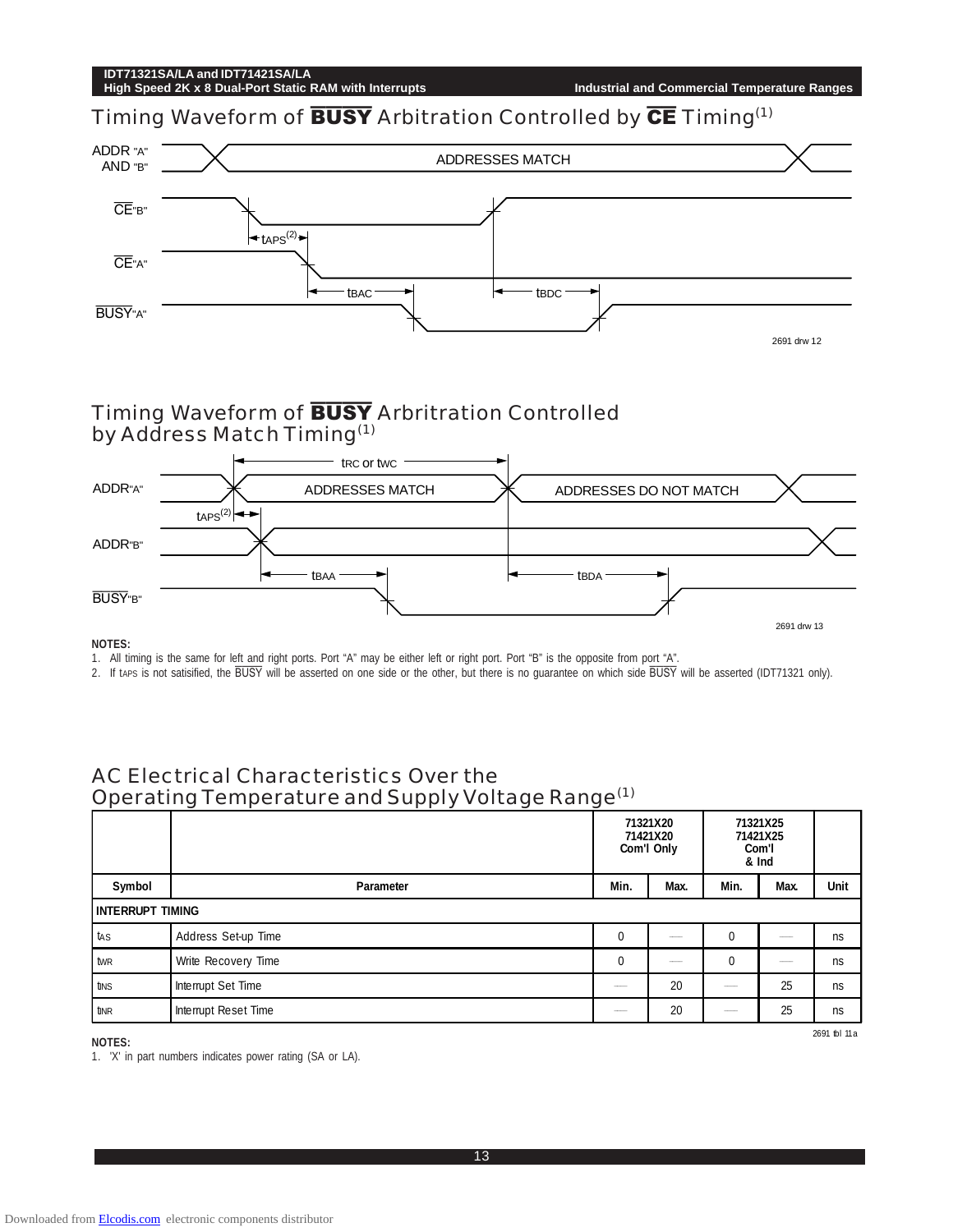**High Speed 2K x 8 Dual-Port Static RAM with Interrupts Industrial and Commercial Temperature Ranges**

# AC Electrical Characteristics Over the Operating Temperature Supply Voltage Range(1)

|                         |                      |              | 71321X35<br>71421X35<br>Com'l Only | 71321X55<br>71421X55<br>Com'l<br>& Ind |      |    |
|-------------------------|----------------------|--------------|------------------------------------|----------------------------------------|------|----|
| Symbol                  | Parameter            | Max.         | Min.                               | Max.                                   | Unit |    |
| <b>INTERRUPT TIMING</b> |                      |              |                                    |                                        |      |    |
| tas                     | Address Set-up Time  | $\Omega$     |                                    | $\mathbf{0}$                           |      | ns |
| twr                     | Write Recovery Time  | $\mathbf{0}$ |                                    | 0                                      |      | ns |
| tins                    | Interrupt Set Time   |              | 25                                 |                                        | 45   | ns |
| tinr                    | Interrupt Reset Time |              | 25                                 |                                        | 45   | ns |

#### **NOTES:**

1. 'X' in part numbers indicates power rating (SA or LA).

2691 tbl 11b

# Timing Waveform of Interrupt Mode(1)

# **SET INT**



2691 drw 14

# CLEAR **INT**



#### **NOTES:**

1. All timing is the same for left and right ports. Port "A" may be either left or right port. Port "B" is the opposite from port "A".

2. See Interrupt Truth Table.

- 3. Timing depends on which enable signal  $(\overline{\text{CE}}$  or R/W) is asserted last.
- 4. Timing depends on which enable signal (CE or R/W) is de-asserted first.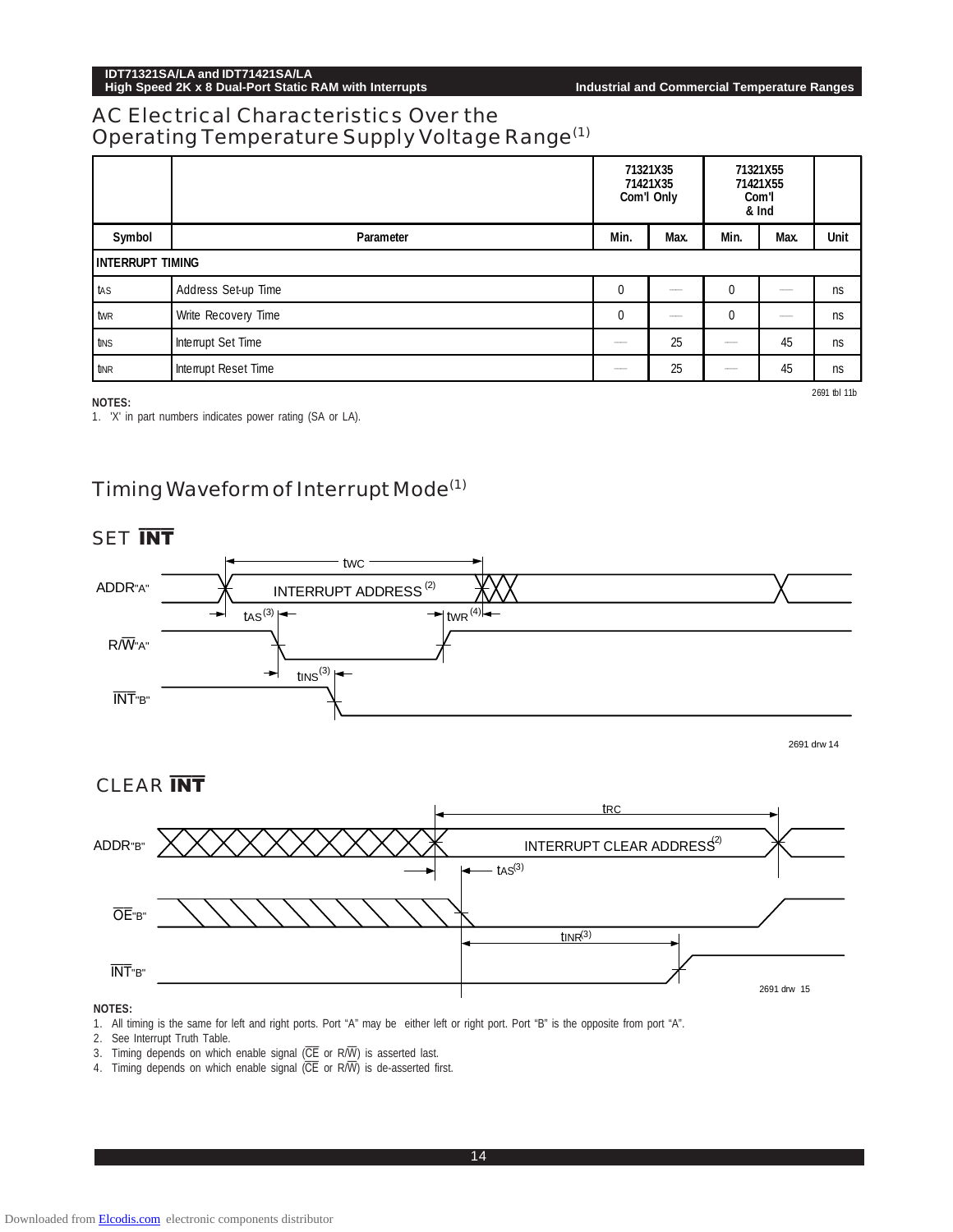## Truth Tables

# Truth Table I. Non-Contention Read/Write Control<sup>(4)</sup>

| Left or Right Port <sup>(1)</sup> |    |           |                |                                                                            |
|-----------------------------------|----|-----------|----------------|----------------------------------------------------------------------------|
| $R/\overline{W}$                  | CE | <b>OE</b> | $Do-7$         | <b>Function</b>                                                            |
| Χ                                 | Н  | Χ         |                | Port Disabled and in Power-Down Mode, ISB2 or ISB4                         |
| Χ                                 | н  | Χ         |                | $\overline{C}$ ER = $\overline{C}$ EL = VIH, Power-Down Mode, ISB1 or ISB3 |
|                                   |    | Χ         | DATAIN         | Data on Port Written Into Memory <sup>(2)</sup>                            |
| H                                 |    |           | <b>DATAOUT</b> | Data in Memory Output on Port <sup>(3)</sup>                               |
| Н                                 |    | н         |                | High Impedance Outputs                                                     |

**NOTES:**

1.  $A$ <sup>0</sup>L − A<sub>10</sub>L ≠ A0R − A10R.

2. If  $\overline{BUSY} = L$ , data is not written.

3. If  $\overline{BUSY}$  = L, data may not be valid, see two and too timing.

4.  $'H = VH$ ,  $'L = VIL$ ,  $X' = DONT CARE$ ,  $Z' = HIGH IMPEDANCE$ 

# Truth Table II. Interrupt Flag(1,4)

| Left Port         |           |            |                                   |                   |                    |            | <b>Right Port</b> |                                   |                  |                       |
|-------------------|-----------|------------|-----------------------------------|-------------------|--------------------|------------|-------------------|-----------------------------------|------------------|-----------------------|
| <b>R/WL</b>       | <b>CE</b> | <b>OEL</b> | A <sub>10L</sub> -A <sub>0L</sub> | <b>INTL</b>       | $R/\overline{W}$ R | <b>CER</b> | <b>OER</b>        | A <sub>10R</sub> -A <sub>0R</sub> | <b>INTR</b>      | <b>Function</b>       |
|                   |           | X          | 7FF                               | $\checkmark$<br>⋏ |                    | Χ          | Χ                 |                                   | $L^{(2)}$        | Set Right INTR Flag   |
| Χ                 | Χ         | X          | $\vee$<br>v                       | $\checkmark$<br>⋏ |                    |            |                   | 7FF                               | H <sup>(3)</sup> | Reset Right INTR Flag |
| χ                 | X         | Χ          |                                   | (3)               |                    |            | Χ                 | 7FE                               | Χ                | Set Left INTL Flag    |
| $\checkmark$<br>v |           |            | 7FE                               | H <sup>(2)</sup>  |                    |            | Χ                 |                                   | Χ                | Reset Left INTL Flag  |

#### **NOTES**:

1. Assumes  $\overline{BUSY}L = \overline{BUSY}R = VH$ 

2. If  $\overline{BUSY}$ L = VIL, then No Change.

3. If  $\overline{BUSY}R = VIL$ , then No Change.

4.  $'H = HIGH$ ,  $'L = LOW$ ,  $X' = DON'T CARE$ 

# Truth Table III - Address **BUSY** Arbitration

|            |            | <b>Inputs</b>        |                      | Outputs                          |                              |
|------------|------------|----------------------|----------------------|----------------------------------|------------------------------|
| <b>CEL</b> | <b>CER</b> | AOL-A1OL<br>AOR-A1OR | BUSYL <sup>(1)</sup> | BUSY <sub>R</sub> <sup>(1)</sup> | <b>Function</b>              |
| Χ          | Χ          | <b>NO MATCH</b>      | Н                    | Н                                | Normal                       |
| Н          | Χ          | <b>MATCH</b>         | Н                    | Н                                | Normal                       |
| Χ          | Н          | <b>MATCH</b>         | Н                    | Н                                | Normal                       |
|            |            | <b>MATCH</b>         | (2)                  | (2)                              | Write Inhibit <sup>(3)</sup> |
|            |            |                      |                      |                                  | 2691 tbl 14                  |

#### **NOTES:**

1. Pins BUSYL and BUSYR are both outputs for IDT71321 (Master). Both are inputs for IDT71421 (Slave). BUSYx outputs on the IDT71321 are open drain, not pushpull outputs. On slaves the  $\overline{BUSY}x$  input internally inhibits writes.

2. 'L' if the inputs to the opposite port were stable prior to the address and enable inputs of this port. 'H' if the inputs to the opposite port became stable after the address and enable inputs of this port. If taps is not met, either BUSYL or BUSYR = LOW will result. BUSYL and BUSYR outputs can not be LOW simultaneously.

3. Writes to the left port are internally ignored when BUSYL outputs are driving LOW regardless of actual logic level on the pin. Writes to the right port are internally ignored when BUSYR outputs are driving LOW regardless of actual logic level on the pin.

2691 tbl 13

2691 tbl 12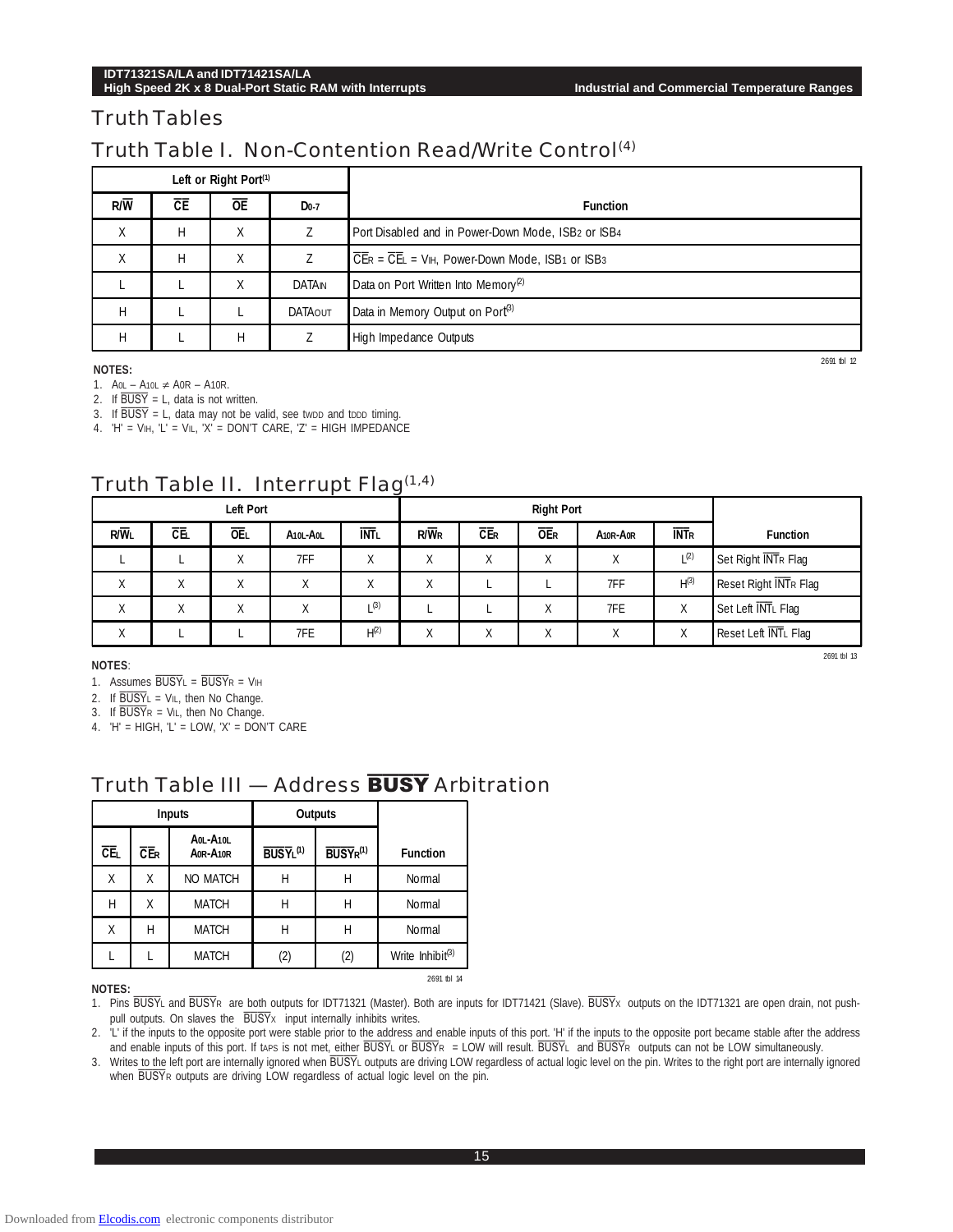#### Functional Description

The IDT71321/IDT71421 provides two ports with separate control, address and I/O pins that permit independent access for reads or writes to any location in memory. The IDT71321/IDT71421 has an automatic power down feature controlled by CE. The CE controls on-chip power down circuitry that permits the respective port to go into a standby mode when not selected ( $\overline{\text{CE}}$  = V<sub>IH</sub>). When a port is enabled, access to the entire memory array is permitted.

#### Interrupts

If the user chooses the interrupt function, a memory location (mail box or message center) is assigned to each port. The left port interrupt flag (INTL) is asserted when the right port writes to memory location 7FE (HEX), where a write is defined as the  $\overline{\text{CE}}$ R = R $\overline{\text{WR}}$  = V<sub>IL</sub>, per Truth Table II. The left port clears the interrupt by accessing address location 7FE when  $CEL = OEL = V<sub>IL</sub>$ , R/W is a "don't care". Likewise, the right port interrupt flag  $(\overline{\text{INT}})$  is asserted when the left port writes to memory location 7FF (HEX) and to clear the interrupt flag ( $\overline{\text{INT}}$ R), the right port must access the memory location 7FF. The message (8 bits) at 7FE or 7FF is user-defined, since it is an addressable SRAM location. If the interrupt function is not used, address locations 7FE and 7FF are not used as mail boxes, but as part of the random access memory. Refer to Truth Table II for the interrupt operation.

## Busy Logic

Busy Logic provides a hardware indication that both ports of the RAM have accessed the same location at the same time. It also allows one of the two accesses to proceed and signals the other side that the RAM is "Busy". The BUSY pin can then be used to stall the access until the operation on the other side is completed. If a write operation has been attempted from the side that receives a busy indication, the write signal is gated internally to prevent the write from proceeding.

The use of BUSY Logic is not required or desirable for all applications. In some cases it may be useful to logically OR the BUSY outputs together and use any BUSY indication as an interrupt source to flag the event of an illegal or illogical operation. In slave mode the BUSY pin operates solely as a write inhibit input pin. Normal operation can be programmed by tying the BUSY pins HIGH. If desired, unintended write operations can be prevented to a port by tying the BUSY pin for that port LOW.

The BUSY outputs on the IDT71321 (Master) are open drain type outputs and require open drain resistors to operate. If these SRAMs are

being expanded in depth, then the BUSY indication for the resulting array does not require the use of an external AND gate.

## Width Expansion with Busy Logic Master/Slave Arrays

When expanding an SRAM array in width while using BUSY logic, one master part is used to decide which side of the SRAM array will receive a BUSY indication, and to output that indication. Any number of slaves to be addressed in the same address range as the master, use the BUSY signal as a write inhibit signal. Thus on the IDT71321/IDT71421 SRAMs the BUSY pin is an output if the part is Master (IDT71321), and the BUSY pin is an input if the part is a Slave (IDT71421) as shown in Figure 3.



**Figure 3. Busy and chip enable routing for both width and depth expansion with IDT71321 (Master) and (Slave) IDT71421 SRAMs.**

If two or more master parts were used when expanding in width, a split decision could result with one master indicating BUSY on one side of the array and another master indicating BUSY on one other side of the array. This would inhibit the write operations from one port for part of a word and inhibit the write operations from the other port for the other part of the word.

The BUSY arbitration, on a Master, is based on the chip enable and address signals only. It ignores whether an access is a read or write. In a master/slave array, both address and chip enable must be valid long enough for a BUSY flag to be output from the master before the actual write pulse can be initiated with either the R $\overline{W}$  signal or the byte enables. Failure to observe this timing can result in a glitched internal write inhibit signal and corrupted data in the slave.